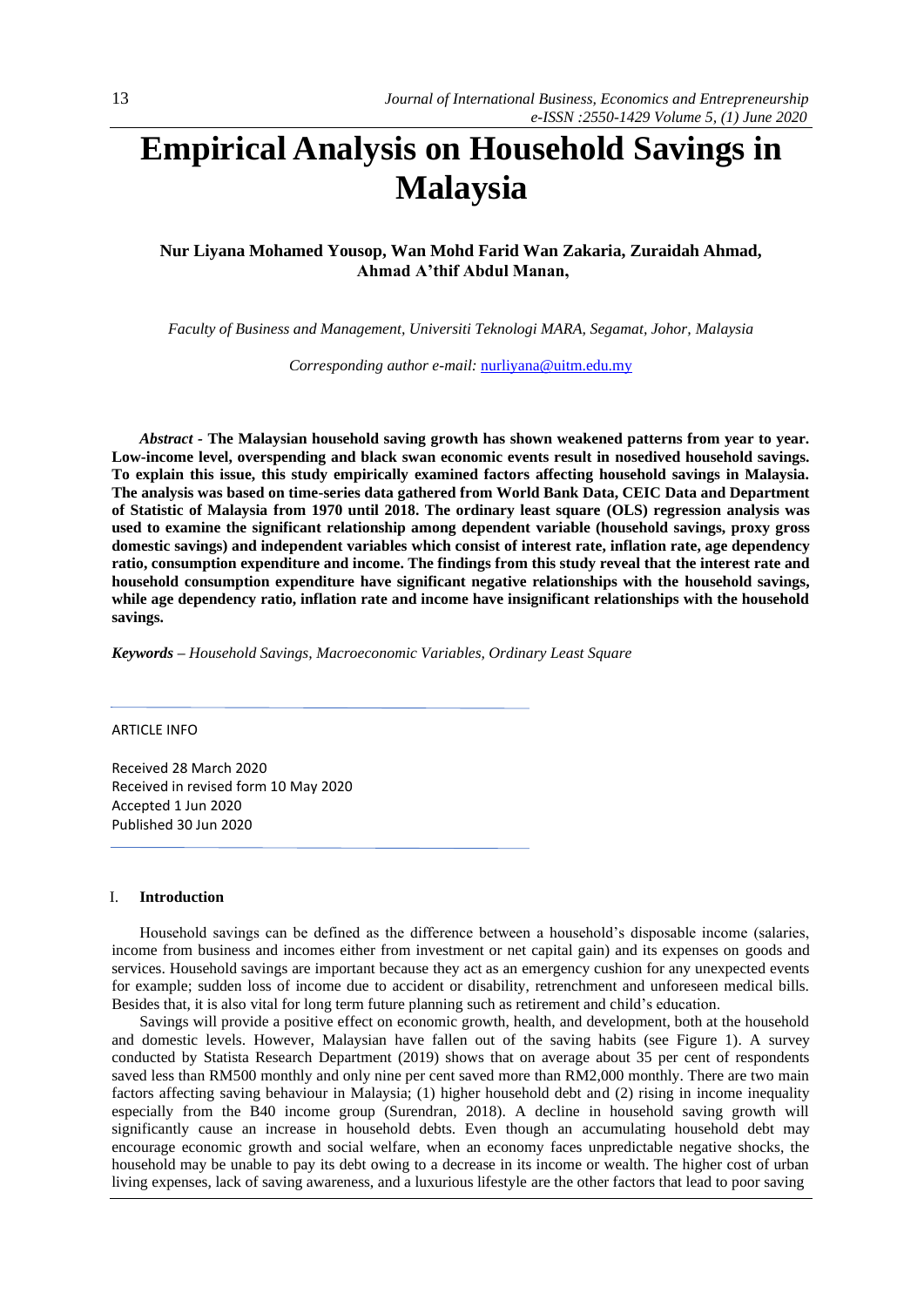## behaviour among Malaysians.



Source: Statista Research Department, Dec 4, 2019

#### **Figure 1 Average saving per month among respondents in Malaysia as of October 2019**

Lower savings by households also find reflection in their shrinking share of gross domestic savings. As a proxy of household savings, the deteriorated growth in the domestic savings (per cent of gross domestic product) from 2010 and onwards (see figure 2) has motivated this study to determine factors affecting household savings in Malaysia. Previously, many variables have been used as factors influencing household savings, both from primary and secondary data. However, the results are inconsistent and varied. Since an inadequate amount of savings will slow down the economic growth, therefore, this study tries to shed light on the other five factors related to the economy as independent variables which are the interest rate, inflation rate, age dependency ratio, consumption expenditure, and income.



Source: Trading Economic Website

#### **Figure 2 Malaysia Gross Domestic Savings (% of Gross Domestic Product)**

The sequence of this study will proceed according to the following section. The next section will highlight the review of past works of literature. The third section includes the methodology practices and the final section of this paper explains the results of the overall findings.

#### **II. Literature Review**

Saving is significant in enhancing the level of growth in the development of the economy (Hashmi & Sedai, 2016). It is also related to the investment since economists have been emphasizing it as a precondition for the growth and development of countries (Adelakun, 2015). Gross Domestic Savings (GDS) can be referred to as Gross Domestic Products (GDP) minus final consumption expenditure. GDS consists of household, private and public savings and can be expressed as a percentage of GDP. According to Khan, Teng, Khan, Jadoon and Rehan (2017), gross domestic saving helps the economic to spur and boost through its effect on the capital formation and investment. It also acts as a medium to attract foreign investors to invest in a country and indirectly encourages the level of Foreign Direct Investment. The importance of savings can be seen in both microeconomics and macroeconomics. A study conducted by Zhuk (2015) revealed that in the microeconomics level, household savings secure a stable level of consumption for households during financial difficulties. It is clear when a person loses their job due to any accidents that cause permanent disability and retirement, savings play the role to protect household in case of uncertain and ambiguous future situations. At macroeconomic level, aggregate household savings can be used as an alternative solution or source for future investment and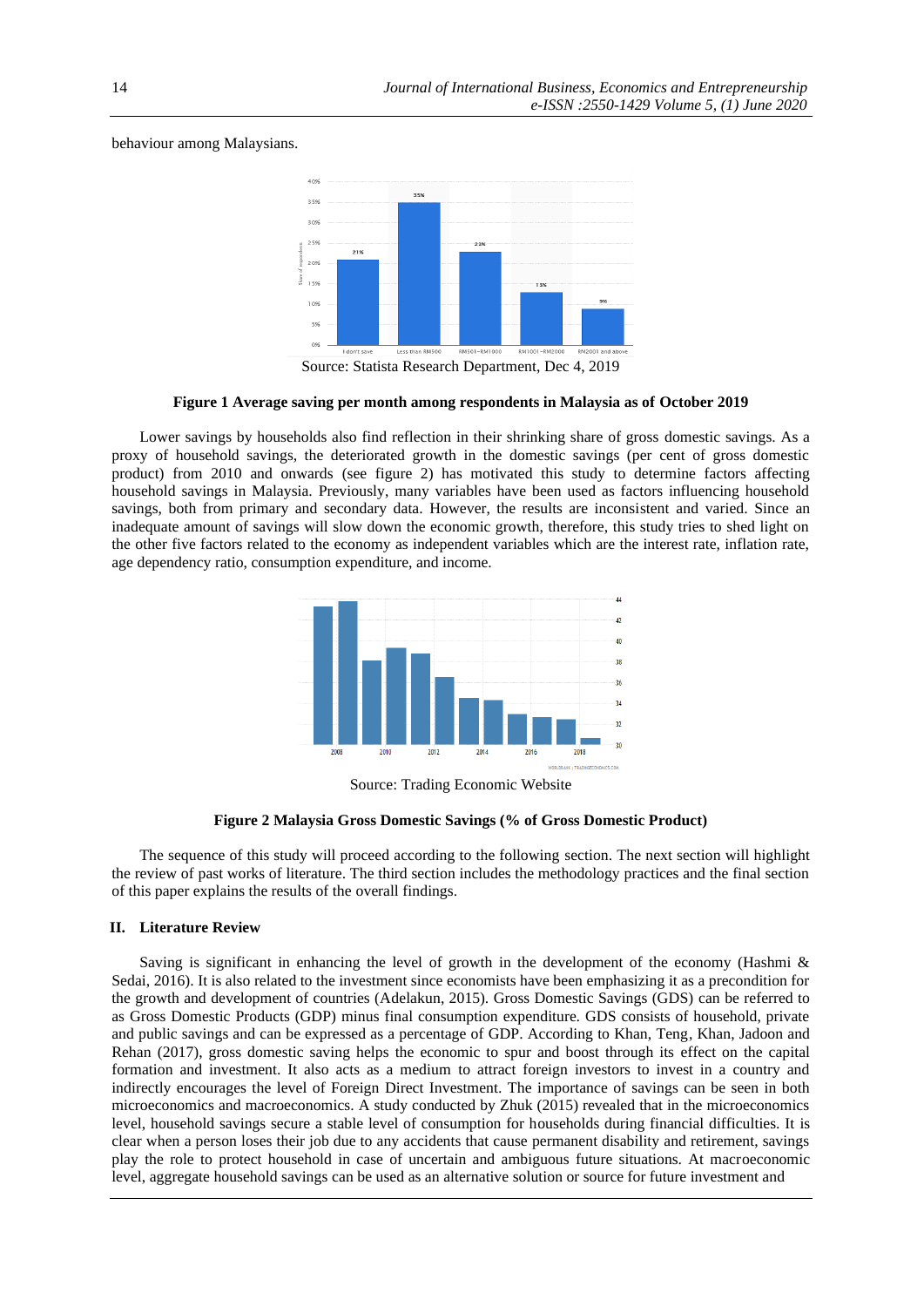insurances that will assist a country to develop their economy by channelling the money from surplus units to deficit units.

Aggregate consumption and saving behaviours have a powerful influence on an economy's long-term productive capacity (Bonsu & Muzindutsi, 2017). Household final consumption expenditure (i.e household spending) is the market value of all goods and services (acquired from the local or international households), including durable products purchased by households. The expenditure includes many types of imputed expenditures, in which the imputed rent for services of owner-occupied housing is generally the most important one. The household sector does not only cover those who are living in a traditional household, but it also covers those who are living in communal and public establishments. A previous study found a significant effect between savings and spending. A study done by Verter and Osakwe (2014) suggested that there is an inverse relationship between household saving rate and household spending. An increase in savings could cause consumption expenditures to fall and this makes demand of goods and services to become more deficient and scarcer.

Most of the past studies predicted that household saving is positively related to the interest rate (Muhammad Hariz & Sahibzada, 2017; Moussavou, 2017; Khan, Bashir & Abbas 2014). Attractive interest rates may lead to higher saving rather than spending. Furthermore, the interest rate also provides an implication for saving behaviour. Interest rate itself does not only become the price of money for the borrower but reward for the lender. It also can be interpreted as "reward" of savings for delaying consumptions. Hence, interest rate plays important roles in economics of scale to stimulate and rouse consumption and investment, and at the same time will be able to attract consumers to make savings (Aizenman, Cheung, & Ito, 2017). Normally, the lowinterest rate offered causes decrease in household savings but there are some shreds of evidence against this statement. A study done by Romero (2020) revealed that a decrease in one (1) per cent in interest rates will lead to an increase in saving rates by 0.2 per cent. This proves that the interest rate is not the only factor that influences saving rates, but other factors also contribute to them. This is supported by Palenzuela and Force (2016) who claimed that even in a low-interest-rate environment, household savings also increase due to changes in fiscal policy. An increase in public debt would make households put more funds in the savings as they are afraid that the government will increase the tax rate in the future. This is in line with the insight provided by the Ricardian equivalence theory. In addition to this, Yanjun, Hao and Shunjin (n.d) found that interest rate and saving are insignificant because of substitution effect (with lower interest rates, consumers substitute saving for spending) and controlled interest rate. Therefore, the market fails to give full play to its role in the regulation of the supply and demand of funds.

Age-dependency ratios (ADR) are a measure of the age structure of the population (OECD, 2007). Children age dependency ratio is defined as the number of children aged 0 to 14 years old. Old-age dependency ratio is defined as the number of individuals aged 65 and over per 100 while people of working age are defined as those aged between 20 and 64 (OECD, 2017). The projections for old-age dependency ratios used are based on the most recent "medium-variant" population projections. Previously, studies proved that the age dependency ratio has a significant relationship with saving behaviour and economic growth. The underpinnings theory of this belief is based on the life-cycle hypothesis where the age structure of the population will have a significant negative impact on the saving rate. This is supported by Salman and Zaib (2012) who proved that the saving and dependency rate have a negative relationship. A study by Yanjun et. al. (n.d) found that the elderly dependency ratio and children population dependency ratio have a significant negative and positive relationship on China's saving rate respectively. Meanwhile, Girma (2017) found a negative impact between gross domestic saving and age-dependency ratio in a long run but insignificant in the short run.

Next is inflation, where it refers to a situation of tough economic climate where people start to lose their purchasing power due to the constant increase in the general price level of goods and services, which is making dollars lose its value. In such a case, people need more money to purchase the same items i.e. a bottle of mineral water costs a dollar but now is doubled as compared to the previous time. Prior studies revealed that the relationship between household saving and inflation is mixed. According to Girma (2017); Khan and Rehan (2017); Khan, Bashir and Abbas (2014), inflations (i.e consumer price index) and household savings are negatively related. It occurs when most people try to maintain their level of consumption and this results in higher spending and contributes to a lower level of household savings. Furthermore, inflation pressures also lead to a decrease in household savings as there are doubt, uncertainty and insecurity about financial returns and earnings. On the other hand, a study conducted by Nuraisya Maisara and Juliana (2019), found the positive relationship between savings and inflation rate implies that the consumers are rational and make a decision based on their perceptions when it comes to allocating the lifetime resources over the period of their lives. Their result is consistent with the report from the Bank Negara Malaysia (2019) which revealed that higher inflation expectations could lead to a decline in current real household spending thereby preferring to save for precautionary reasons.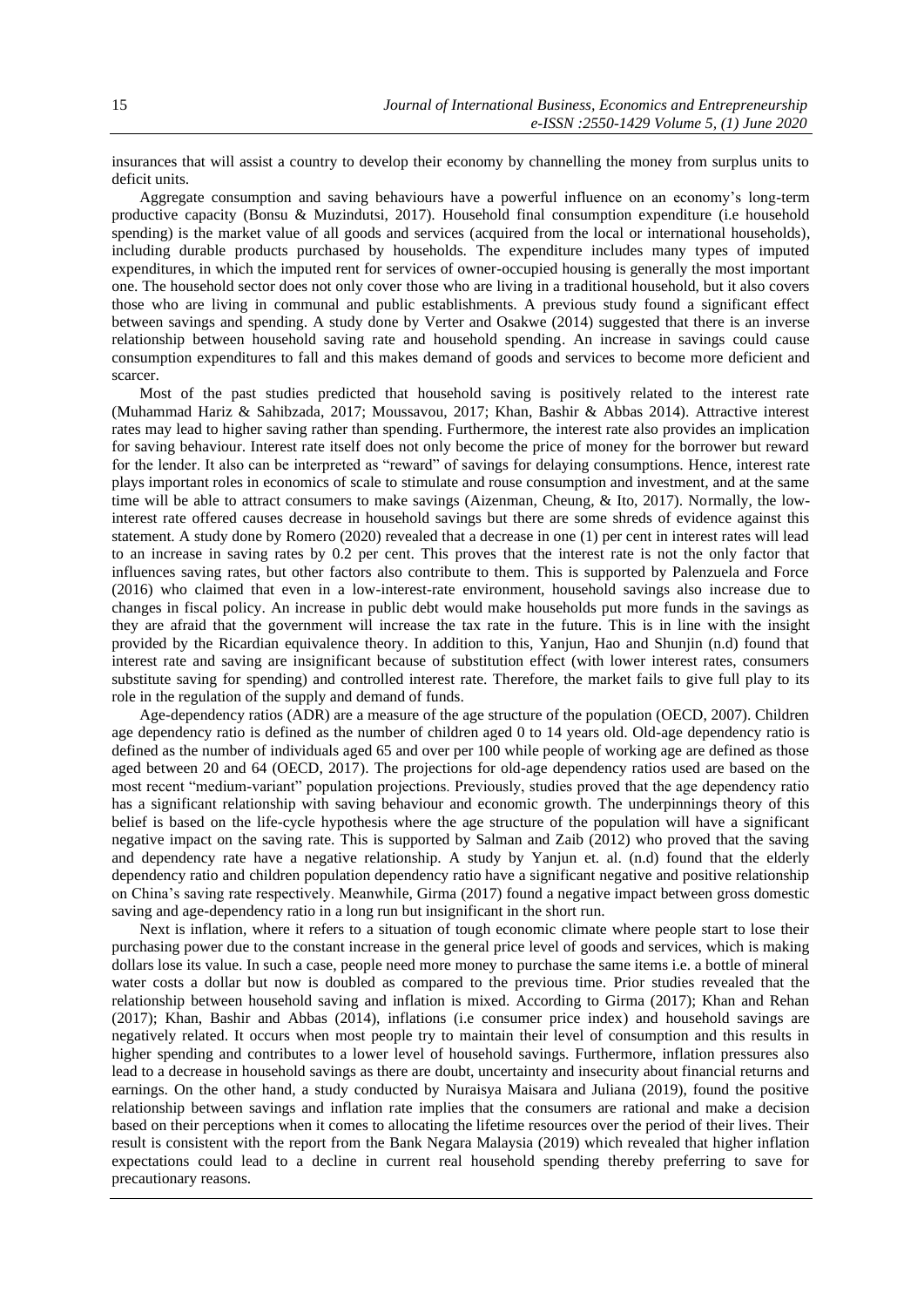In the Keynesian model, saving depends on disposable income. A study conducted by Alvarez-Cuadrado & El-Attar Vilalta (2012) found several testable implications on saving choices of one generation namely (1) income inequality leads to inequality in saving rate and (2) as an individual gets older, saving rates will gradually increase. Previous studies by Ismail and Tendot Abu Bakar (2012) also found that saving and spending are highly related to household income levels.

Based on the above literature, the dependent variable of this study was gross domestic saving (a proxy of household savings) while NPISHs final consumption expenditure (a proxy of consumption expenditure), interest rate, age dependency ratio, consumer price index (a proxy of inflation) and adjusted net capital income per capita (a proxy of income) were used as independent variables. Thus, the following research hypotheses were established for empirical analysis:

- H1: There is a significant relationship between consumption expenditure and household savings.
- $H_2$ : There is a significant relationship between interest rates and household savings.<br>H<sub>3</sub>: There is a significant relationship between the age dependency ratio and househ
- There is a significant relationship between the age dependency ratio and household savings.
- H4: There is a significant relationship between inflation rates and household savings.
- H5: There is a significant relationship between adjusted net national income per capita and household savings

## **III. Methodology**

Data from this study were obtained from the World Bank Data, CEIC Data and Department of Statistic of Malaysia (DOSM) website. The sample was drawn on a yearly basis from 1970 until 2018 in Malaysia. Table 1 shows the selection of the dependent variable and independent variables along with its proxies, units and symbols.

**Table 1 Dependent and Independent Variables**

| Table I Dependent and Independent Variables |                                         |              |                |  |  |  |  |
|---------------------------------------------|-----------------------------------------|--------------|----------------|--|--|--|--|
| <b>Variables</b>                            | <b>Proxies</b>                          | <b>Units</b> | <b>Symbols</b> |  |  |  |  |
| Household savings                           | Gross domestic savings                  | Percentage   |                |  |  |  |  |
| Consumption expenditure                     | NPISHs final consumption expenditure    | Percentage   | $X_1$          |  |  |  |  |
| Interest rate                               | Real interest rate                      | Percentage   | $X_2$          |  |  |  |  |
| Age dependency ratio                        | Working-age population                  | Percentage   | $X_3$          |  |  |  |  |
| Inflation rate                              | Consumer price index                    | Percentage   | $X_4$          |  |  |  |  |
| Income                                      | Adjusted net national income per capita | Percentage   | X5             |  |  |  |  |

The analyses of this study were conducted step-by-step as in Figure 2.



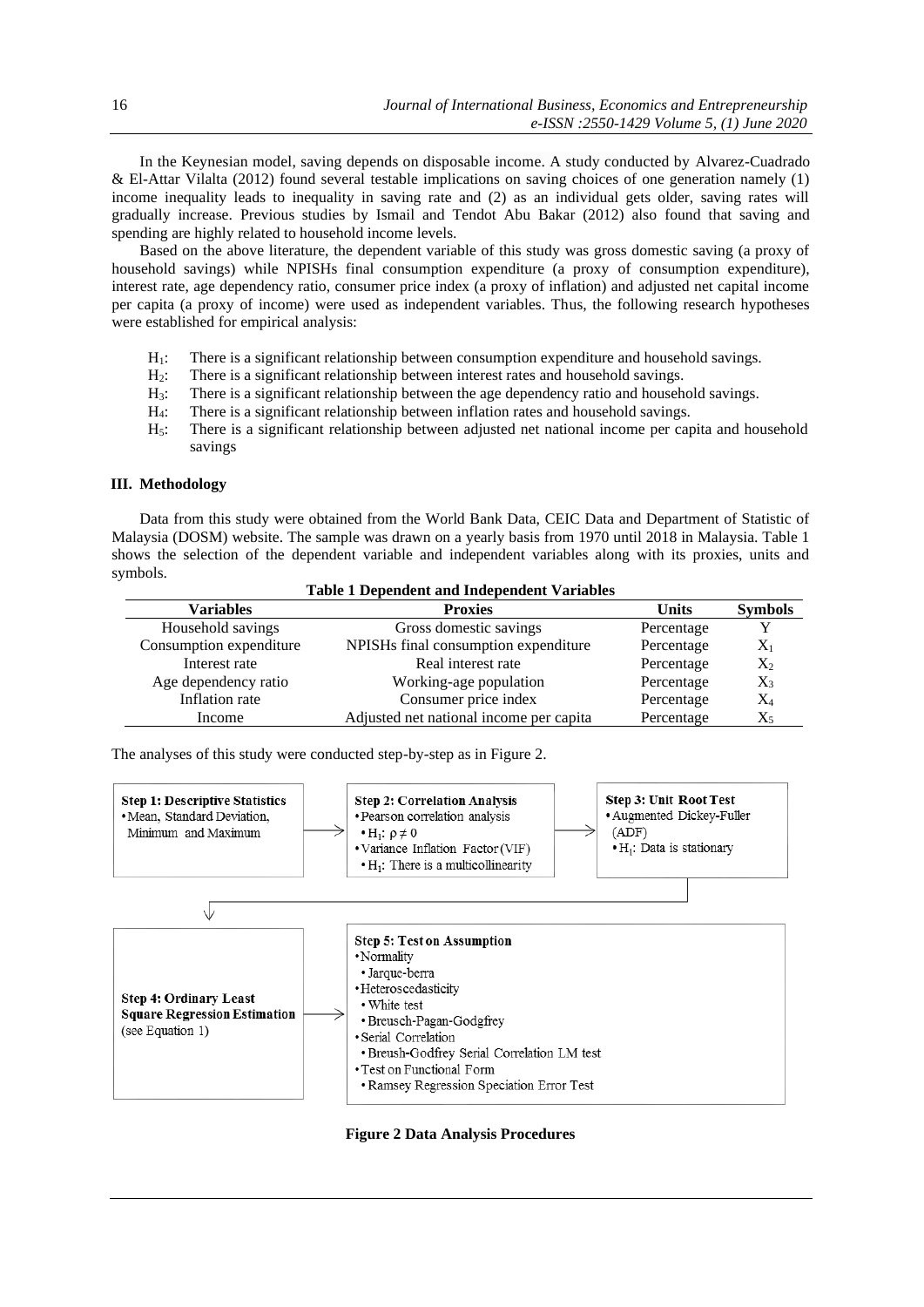The analysis of this study was started by establishing basic descriptive statistics of data set based on measures of variability and measures of central of tendency. Then, the correlation analysis was conducted to quantify the association between variables (e.g. relationship between an independent variable with the dependent variable or relationship between the dependent variable with another dependent variable). A high magnitude of the correlation coefficient means that the variables have a strong association with each other. If the correlation between one independent variable with the other independent variable is highly associated, therefore, the variance inflation factor (VIF) was performed to detect the presence of multicollinearity. Next, to examine stationarity, the unit root test was tested by using the Augmented Dickey-Fuller (ADF).

The ordinary least square (OLS) regression analysis was employed to examine the relationship between dependent and independent variables. The analysis was determined through time-series approaches and inference was drawn based on the regression analysis. The estimated regression equation for this study can be explained as follows:

$$
\widehat{\mathbf{Y}}\cdot\widehat{\boldsymbol{\beta}}_0+\widehat{\boldsymbol{\beta}}_1\mathbf{X}_1+\widehat{\boldsymbol{\beta}}_2\mathbf{X}_2+\widehat{\boldsymbol{\beta}}_3\mathbf{X}_3+\widehat{\boldsymbol{\beta}}_4\mathbf{X}_4+\widehat{\boldsymbol{\beta}}_5\mathbf{X}_5\qquad(1)
$$

where Y is a household savings,  $\beta_0$  is a value of Y if other variables are zero (intercept),  $\beta_i$  (where i = 1, 2, 3, 4, 5) is the coefficient measuring the change in household savings with respective independent variables,  $X_1$  is a consumption expenditure,  $X_2$  is an interest rate,  $X_3$  is an age dependency ratio,  $X_4$  is an inflation rate and  $X_5$  is an adjusted net national income per capita.

There are four basic assumptions associated with the ordinary least square linear regression. Linear model should produce error terms that have randomly distributed (normality), have a constant variance (homoscedasticity) and not correlated with themselves or other independents variables (linearity and serial correlation). Assumption (1): Observations of the error term should have normally distributed. Normality on the error term can be measured by using the Jarque-Bera statistic. If the p-value of the Jarque-Bera is more than a five per cent level of significance therefore the null hypothesis is failed to be rejected; the error term is normally distributed. Assumption (2): Observations of the error terms should have equal variance or homoscedasticity. If the variance is unequal or heteroscedasticity, therefore the null hypothesis is failed to be rejected. The regression model will be biased because the average value of the error term is not equal to zero and depend on the independent variables. Assumption (3): Observations of the error term should not be correlated with each other (i.e autocorrelation or serial correlation). Ordinary least square cannot differentiate one variable from the other when they are perfectly correlated. Serial correlation reduces the precision of the ordinary least square estimation. Assumption (4): Observations of the error terms should be linear and stable. The existence of nonlinear relationships in a linear regression model can be tested by using Ramsey's Regression Speciation Error Test (RESET). If this assumption is violated, therefore the effects of those regressors will be estimated as constant.

# **IV. Findings and Discussion**

#### 4.1 Descriptive Analysis

In this study, descriptive statistics were analysed to measure basic behaviour of the data. Table 2 indicates that on average, the household savings in Malaysia is  $(\bar{x} = 35.1027)$  with standard deviation of (s = 7.7053). Age dependency ratio ( $\bar{x}$  = 64.8032, s = 13.6842) has the highest value of the average value among the set of independent variables, followed by consumption expenditure ( $\bar{x}$  = 25.7606, s = 0.8491), interest rate ( $\bar{x}$  = 4.4390, s = 5.3086), adjusted net national income per capita ( $\bar{x}$  = 4.1274, s = 5.6781) and inflation ( $\bar{x}$  =  $3.4842$ ,  $s = 2.8851$ ).

| <b>Analysis</b>           |         | $\mathbf{X}_1$ | $\mathbf{X}_2$ | $X_3$   | X4      | $\mathbf{X}$ 5 |
|---------------------------|---------|----------------|----------------|---------|---------|----------------|
| Mean                      | 35.1027 | 25.7606        | 4.4390         | 64.8032 | 3.4842  | 4.1274         |
| <b>Standard Deviation</b> | 7.7053  | 0.8491         | 5.3086         | 13.6842 | 2.8851  | 5.6781         |
| Minimum                   | 16.6397 | 24.3227        | -6.7989        | 44.3000 | 0.2900  | -11.8971       |
| Maximum                   | 48.6704 | 27.2487        | 22.9569        | 90.6900 | 17.3290 | 16.6790        |

Note: All variables measured by raw data; Number of samples for each variable is 48 observations.

#### 4.2 Correlation Analysis

Results from correlation analysis between variables are reported in the Table 3. The results indicate that household savings have a significant positive relationship with consumption expenditure ( $\rho_{Y, X1} = 0.6027$ , p < 0.05), significant negative relationships with interest rate ( $\rho_{Y, X2}$  = -0.2973, p < 0.05),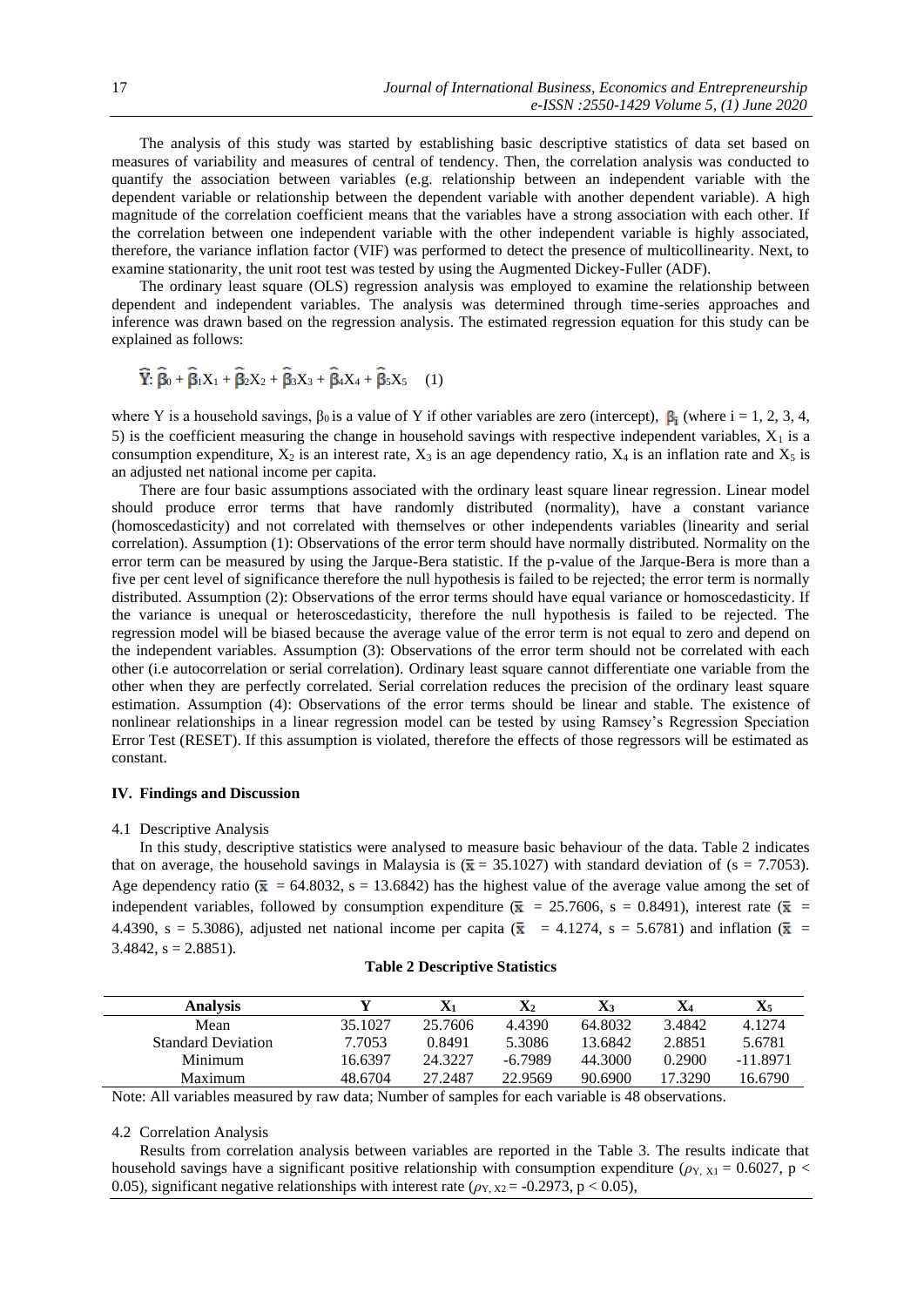age dependency ratio ( $\rho_{Y,X3}$  = -0.6339, p < 0.05) and inflation ( $\rho_{Y,X4}$  = -0.2645, p < 0.10). However, there is no significant relationship between household savings and adjusted net national income per capita ( $\rho_{Y, X5} = 0.0927$ ,  $p > 0.10$ ).

# **Table 3 Correlation Analysis**

| $ -$<br>'oric<br>$\sim$<br>,,,,, |   | --   |     | $-$<br><b>AMI</b>    |               |    | $-$<br>. .      |        | $-$<br>$\overline{\phantom{a}}$             |   |   | $-$<br>$\Delta$ |                      |  | $-$<br>- 200        |  |
|----------------------------------|---|------|-----|----------------------|---------------|----|-----------------|--------|---------------------------------------------|---|---|-----------------|----------------------|--|---------------------|--|
|                                  |   | 0000 |     | <b>ウワネネ</b><br>∸ ou∠ |               | -1 | $2073**$<br>◡.∠ | --     | $\cdot$ $\sim$ $\sim$ $\sim$ $\sim$<br>1000 |   | - |                 | $A = \sqrt{2}$<br>т. |  | 0.0927<br>,,,,<br>. |  |
| .<br>$\sim$ $\sim$               | . |      | - - | $\sim$ $\sim$        | $\sim$ $\sim$ |    | $\sim$          | $\sim$ |                                             | . |   | $\sim$          |                      |  | .                   |  |

Note: All variables measured by raw data; Number of samples for each variable is 48 observations; \*\*pvalue<0.05; \*p-value<0.10

A variance inflation factor (VIF) detects the relationship among independent variables in regression analysis (multicollinearity). According to results shows in Table 4, all centered VIF values are less than ten (VIF <10), therefore there are no multicollinearity issues. All variables are in good shape and multiple linear regression models can be conducted.

| <b>Variables</b> | <b>Centered VIF</b> |
|------------------|---------------------|
|                  | <b>NA</b>           |
| X                | 6.1792              |
| X٥               | 2.2135              |
|                  | 6.7412              |
|                  | 1.4529              |
|                  | 1.8354              |

#### **Table 4 Variance Inflation Factor (VIF)**

#### 4.3 Unit Root Test

Results from the unit root test using the Augmented Dickey-Fuller test reveals that all variables are significant at the first order difference I(1) except for the age dependency ratio. Therefore, all data were transformed into the first order difference I(1).

# 4.4 Ordinary Least Square Regression Analysis

Based on the unit root results, Equation 1 was modified as follows:

 $D\hat{Y}$ :  $\hat{\beta}_0 + \hat{\beta}_1 DX_1 + \hat{\beta}_2 DX_2 + \hat{\beta}_3 DX_3 + \hat{\beta}_4 DX_4 + \hat{\beta}_5 DX_5$  (Equation 2)

where DY is the first order difference of household savings,  $\beta_0$  is a value of Y if other variables are zero (intercept),  $\beta_i$  is a coefficient of each variable,  $\beta_i$  (where i = 1, 2, 3, 4, 5) is the coefficient measuring the change in household savings with the respective independent variables.  $DX_1$  is the first order difference of consumption expenditure,  $DX_2$  is the first order of interest rate,  $DX_3$  is the first order of age dependency ratio,  $DX_4$  is the first order of inflation rate and  $DX_5$  is the first order of income (adjusted net national income per capita). Table 5 shows the summarized results of the ordinary least square regression analysis:

# **Table 5 Results on the Ordinary Least Square Regression**

| Variable                | <b>Coefficient</b> | p-value |
|-------------------------|--------------------|---------|
| $\mathcal{C}$           | $-0.1784$          | 0.8144  |
| $DX_1$                  | $-0.1124*$         | 0.0885  |
| DX <sub>2</sub>         | $-0.3279***$       | 0.0000  |
| $DX_3$                  | $-0.4200$          | 0.5625  |
| $DX_4$                  | 0.1538             | 0.1843  |
| $DX_5$                  | $-0.0373$          | 0.5122  |
| R-squared               | 0.6196             |         |
| Adjusted R-squared      | 0.5743             |         |
| F-statistic             | 13.6799***         |         |
| Durbin-Watson statistic | 1.7951             |         |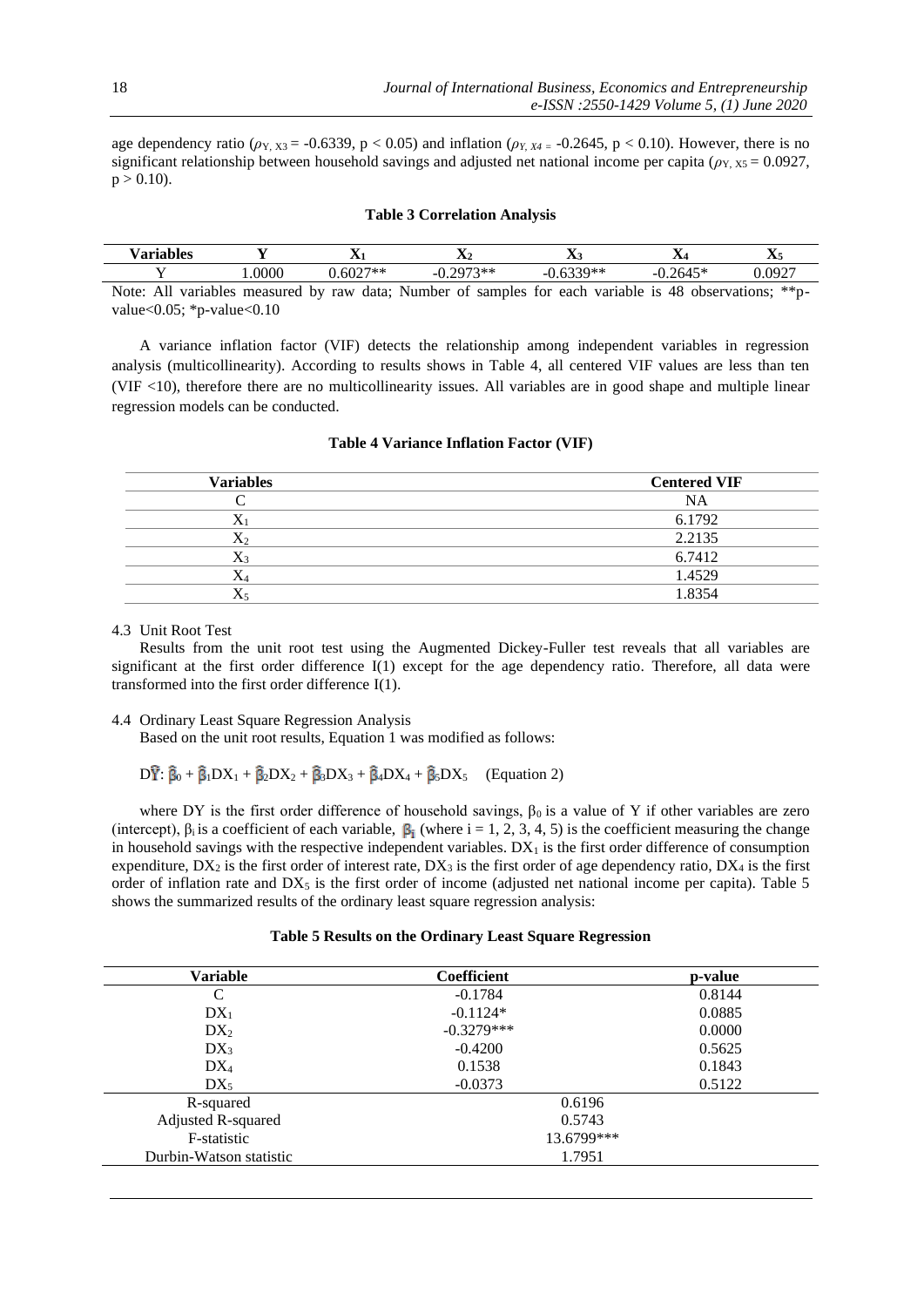Note: All variables are measured by differencing the raw data to the first order difference (D); Number of samples for each variable is 48 observations;  $X_1$ =Consumption expenditure,  $X_2$ =Interest rate,  $X_3$ =Age dependency ratio,  $X_4$ =Inflation rate,  $X_5$ =Income (Adjusted net income per capita), \*\*\*p-value<0.01, \*\*pvalue<0.05, \*p-value<0.10

The regression results are  $(\hat{\beta} = -0.1124, p < 0.10)$  on the consumption expenditure and  $(\hat{\beta} = -0.3279, p <$ 0.01) on interest rates where they have a negative significant relationship with the household savings. This indicates that in every one per cent increase in consumption expenditure, the household savings will decrease by 11.24 per cent and in every one per cent increase in interest rates, the household savings will drop by 32.79 per cent. The other variables are assumed to be constant.

The regression results are ( $\beta$  = -0.4200, p > 0.10) on the age dependency ratio, ( $\beta$  = 0.1538, p > 0.10) on inflation and ( $\beta$  = -0.0373, p > 0.10) on adjusted net national income per capita. The results are above ten per cent level of significant. Therefore, this indicates that the variables have insignificant relationships with the household savings. Table 6 and 7 show the summarized results of the above findings on the alternate hypothesis and the most influential variables towards household savings:

#### Table 6 Results on the Alternate Hypothesis

| <b>Research</b><br>Objective   | <b>Hypothesis</b>                                                                                                       | <b>Decision on</b><br><b>Alternate</b><br><b>Hypothesis</b> | <b>Statistical</b><br><b>Analysis</b> |
|--------------------------------|-------------------------------------------------------------------------------------------------------------------------|-------------------------------------------------------------|---------------------------------------|
|                                | $H_1$ : There is a significant relationship between<br>consumption expenditure and household savings.                   | Supported                                                   |                                       |
| To examine                     | $H_1$ : There is a significant relationship between<br>interest rates and household savings.                            | Supported                                                   |                                       |
| factors affecting<br>household | $H_3$ : There is a significant relationship between<br>the age dependency ratio and household savings.                  | Failed to be supported                                      | Ordinary<br>Least                     |
| savings in<br>Malaysia         | $H_4$ : There is a significant relationship between<br>inflation rates and household savings.                           | Failed to be supported                                      | Square                                |
|                                | $H5$ : There is a significant relationship between<br>adjusted net national income per capita and<br>household savings. | Failed to be supported                                      |                                       |

The results from Table 7 show that interest rates give the highest effect on the household savings in Malaysia due to the smallest value of probability value among the chosen independent variables ( $p = 0.0000$ ). Next, consumption expenditure with a probability of  $0.0885$  ( $p = 0.0885$ ) chosen as the second-highest variable gives an effect on the household consumption in Malaysia.

#### Table 7 Influential Variables

| <b>Research Objective</b>                                                                         | <b>Ranking</b>                                 | <b>Statistical Analysis</b>  |
|---------------------------------------------------------------------------------------------------|------------------------------------------------|------------------------------|
| To identify which independent variable (s) have<br>a significant effect against household savings | Interest rate<br>2. Consumption<br>expenditure | <b>Ordinary Least Square</b> |

The overall results in the regression model are fit since the F-test is significant at five per cent level of significance. This concludes that at least one independent variable is able to give an effect on the household savings. R-squared measures the proportion of total variation of the dependent variable as explained by the independent variables. The value of R-squared in this study is 0.6196. This indicates that 61.96 per cent changes in the household savings are explained by the independent variables and the balance of 38.04 per cent are explained by other factors. Based on the above findings, the proposed regression model was stated as follows:

# $\widehat{DY} = -0.1784 - 0.1124DX_1 - 0.3279DX_2$  (Equation 3)

where  $\overline{Y}$  is the predicted value of the household savings,  $DX_1$  is the value of consumption expenditure and  $DX_2$  is the value of interest rate.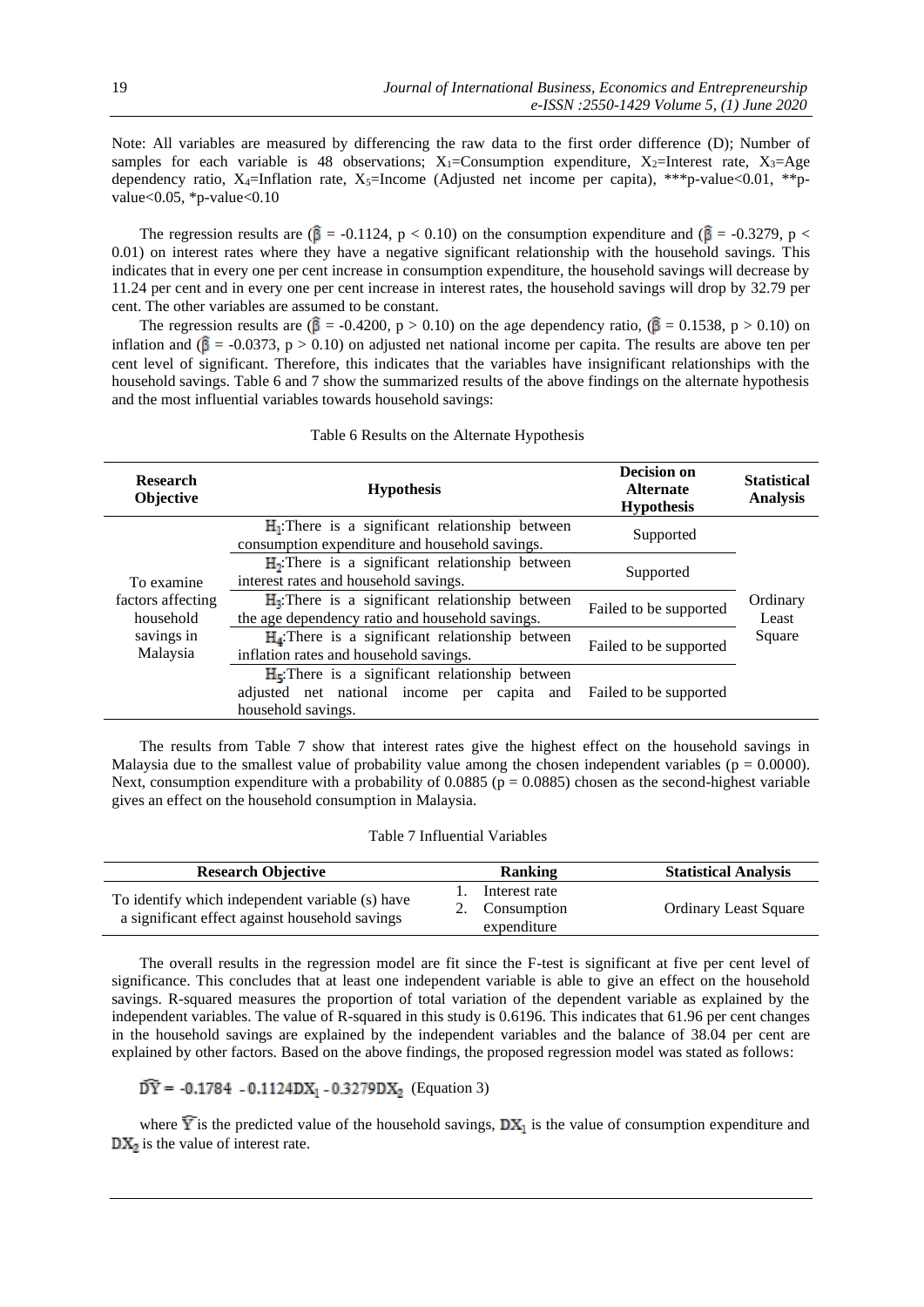# 4.5 Test on Assumptions

There are four principal assumptions which need to be fulfilled for unbiased results of the regression analysis as follows:

# 4.5.1 Normality of the error term distributions

 The error terms of the regression model are normally distributed since the probability of the Jarque-Bera normality test is not significant at five per cent level of significant (Jarque-Bera  $= 2.421$ , p=0.8860). Hence, the null hypothesis of this test (i.e. the residuals are normally distributed) is failed to be rejected.

# 4.5.2 Homoscedasticity of the error term

The consistency of the variance of the regression residuals model can be explained by using the White and Breush-Pagan-Godfrey test of heteroscedasticity. The result from the test can be explained as follows:

#### Table 8 Test on Heteroscedasticity

| <b>Heteroscedasticity Test: White Test</b> |         |                                                        |        |  |  |  |
|--------------------------------------------|---------|--------------------------------------------------------|--------|--|--|--|
| Observed R-squared                         | 26.8094 | Prob. Chi-square $(5)$                                 | 0.1407 |  |  |  |
|                                            |         |                                                        |        |  |  |  |
|                                            |         | <b>Heteroscedasticity Test: Breusch-Pagan-Godgfrey</b> |        |  |  |  |
| Observed R-squared                         | 8.0490  | Prob. Chi-square $(5)$                                 | 0.1536 |  |  |  |

Results reported in Table 8 confirm that the variance of the regression error terms model is consistent (i.e. homoscedasticity), since the probability value of Chi-Square (5) of for the test statistic is not significant at five per cent level of significant. Hence, the null hypothesis of this test (i.e. the residuals are heteroscedasticity) is failed to be rejected.

#### 4.5.3 Serial Correlation (Autocorrelation)

 Breush-Godfrey Serial Correlation LM was performed to test the existence of serial correlation in the regression model.

#### Table 9 Test on Serial Correlation

| <b>Breush-Godfrey Serial Correlation LM Test</b> |        |                      |        |  |  |  |
|--------------------------------------------------|--------|----------------------|--------|--|--|--|
| Observed R-squared                               | 0.6350 | Prob. Chi-square (2) | 0.7280 |  |  |  |

Based on Table 9, since the p-value of the probability chi-square is more than five per cent, therefore the null hypothesis of the serial correlation assumption is failed to be rejected. This result was supported by the analysis of the Durbin-Watson test (DW=1.7951) where a value near to 2.0 means that there is no serial correlation (autocorrelation) detected in the error term for the estimated regression model.

#### 4.5.4 Linearity and Stability

 Finally, the discussion of misspecification of the functional form of the regression model was also performed by using Ramsey (RESET) Test. The analysis reported in Table 10 shows that there is no misspecification of the functional form in the regression model, since all the probability values (i.e.  $t$ -statistic  $=$ 0.0479, p = 0.9620; F-statistic = 0.0002, p = 0.9620; Likelihood ratio = 0.0027, p = 0.9586) are not significant at five per cent level of significant. Hence, the null hypothesis (i.e. No misspecification on the residuals) is failed to be rejected.

#### Table 10 Test on Misspecification

|                  | Value  | aı             | <b>Probability</b> |
|------------------|--------|----------------|--------------------|
| T-statistic      | 0.0479 | 4 <sub>1</sub> | 0.9620             |
| F-statistic      | ).0002 | 41             | 0.9620             |
| Likelihood Ratio | 0.0027 |                | 0.9586             |

In conclusion, the estimated regression model has met the important requirement of the validity of the regression model. Therefore, the estimated regression model in this study produces valid and unbias results.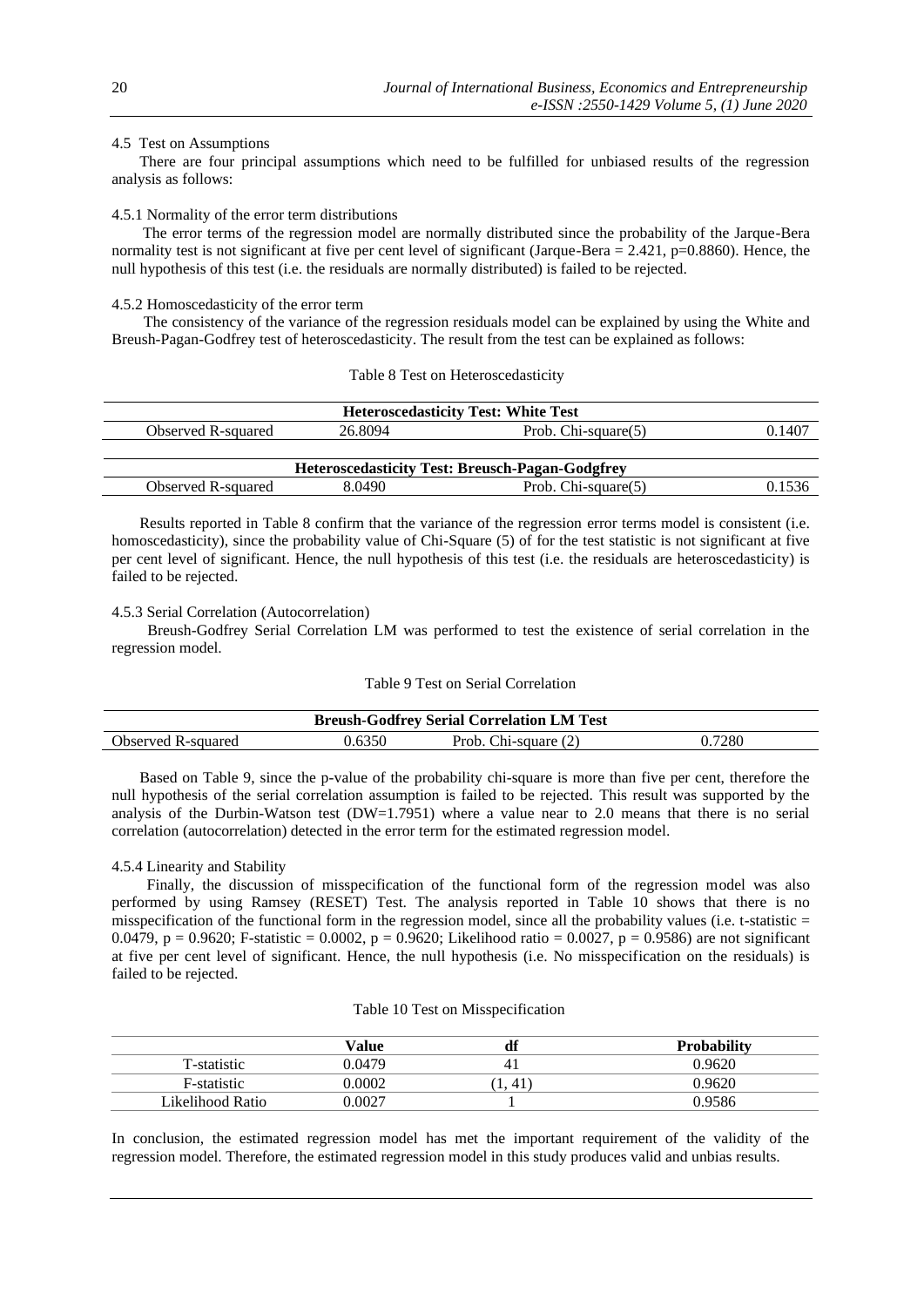# **V. Conclusion**

This research aims to investigate the relationship between household savings in Malaysia with consumption expenditure, interest rate, age dependency ratio, inflation and adjusted net national income per capita. The second objective of this study is to identify which independent variable (s) have a significant effect against household savings. The empirical analysis of this study concludes that two out of five independent variables are negatively significant with the household savings, which is consumption expenditure and interest rate. Theoretically, the higher the interest rate, the higher the household savings (Muhammad Hariz & Sahibzada, 2017; Moussavou, 2017; Khan, Bashir & Abbas 2014). The negative result in this study contradicts the existing knowledge and theory. However, this result is supported by Romero (2020) and Palenzuela and Force (2016). According to Bofinger and Ries (2017), this scenario is possible to occur when it is associated with weak global growth rate. Conradiction between both real analysis and monetary analysis towards interest rate and saving also contribute to this finding.

Next, the relationship between household savings and consumption expenditure also shows a significant negative relationship (Verter & Osakwe, 2014). In today's situation, people will expand more compared to savings. Even though the public have an intention and awareness to make a saving for the future, the environment such as the cost of today's household keeps increasing and this is not parallel with the increasing rate of the salary itself. The public today, do not have a choice where some of them need to make multiple jobs for a good living. In Malaysia, an increment of salary is not parallel with the increasing cost of household consumption. It means that inflation will be created due to increased cost. When inflation occurs, it will affect all the consumption cost, and everything becomes expensive. At the same time, another example such as cost of buying a house in Malaysia, shows that the price keeps increasing drastically and getting more expensive especially for young generation aged 30 years old and above who intend to buy a house in the urban areas. This environment will pressure them in deciding whether to buy a house or make savings as a priority. It is also observed that the housing price in Malaysia keeps increasing and gets more expensive every year.

#### **References**

- Adelakun, O. J. (2015). An Investigation of the Determinants of Savings and Investment in Nigeria. *Issues inEconomics and Business*, *1*(2), 1. https://doi.org/10.5296/ieb.v1i2.8688
- Aizenman, J., Cheung, Y. W., & Ito, H. (2016). The Interest Rate Effect on Private Saving: Alternative Perspectives. In *Journal of International Commerce, Economics and Policy* (Vol. 10). https://doi.org/10.1142/S1793993319500029
- Alvarez-Cuadrado, F., & El-Attar Vilalta, M. (2012). Income Inequality and Saving. In *Oxford Bulletin of Economics and Statistics* (No. 7083). https://doi.org/10.1111/obes.12236
- Bank Negara Malaysia. (2019). *Outlook and Policy in 2019*.
- Bofinger, P., & Ries, M. (2018). Excess saving and low interest rates: Assessing theory and evidence from the Global Crisis. Retrieved from https://voxeu.org/article/excess-saving-and-low-interest-rates-theory-andevidence
- Bonsu, C. O., & Muzindutsi, P. (2017). Macroeconomic Determinants of Household Consumption Expenditure in Ghana: A Multivariate Cointegration Approach. *International Journal of Economics and Financial Issues*, *7*(4), 737–745.
- Girma, G. (2017). Trends and Determinants of Gross Domestic Saving in Ethiopia. *Journal of Economics and Sustainable Development*, *8*(5), 72–81.
- Ismail, R., & Tendot Abu Bakar, N. (2012). The relationship between income, expenditure and household savings in Peninsular Malaysia. *Malaysian Journal of Consumer and Family Economics*, *15*(1), 168–189.
- Keynes, J.M (1936). *The General Theory of Employment Interest and Money*. London: Macmillan..
- Muhammad Hariz, N. H., & Sahibzada, M. H. (2017). The Impact of Interest Rate on Economic Development: a Study on Asian Countries. *International Journal of Accounting & Business Management*, *5*(1), 180– 188. https://doi.org/24924/ijabm/2017.04/v5.iss1/180.188
- Hashmi, N. I., & Sedai, A. K. (2016). *Domestic Savings And Economic*. *14*(3), 2119–2127.
- Khan, I. H., Bashir, A. K., & Abbas, G. (2014). Relationship Between Interest Rate and Household 's Savings in Pakistan. *International Journal of Innovation and Scientific Research*, *12*(1), 295–308.
- Khan, M. I., Teng, J.-Z., Khan, M. K., Jadoon, A. U., & Rehan, M. (2017). Factors Affecting the Rate of Gross Domestic Saving in Different Countries. *European Academic Research*, *V*(8), 4261–4291.
- Nuraisya Maisara, M. N. A., & Juliana, M. A. K. (2019). Determinants of Savings in Malaysia. *Insight Journal*, *4*, 12–20.
- Moussavou, F. (2017). Determinants of Domestic Savings in Congo Brazzaville. *Journal of Economics and Development Studies*, *5*(4), 79–92. https://doi.org/10.15640/jeds.v5n2a7